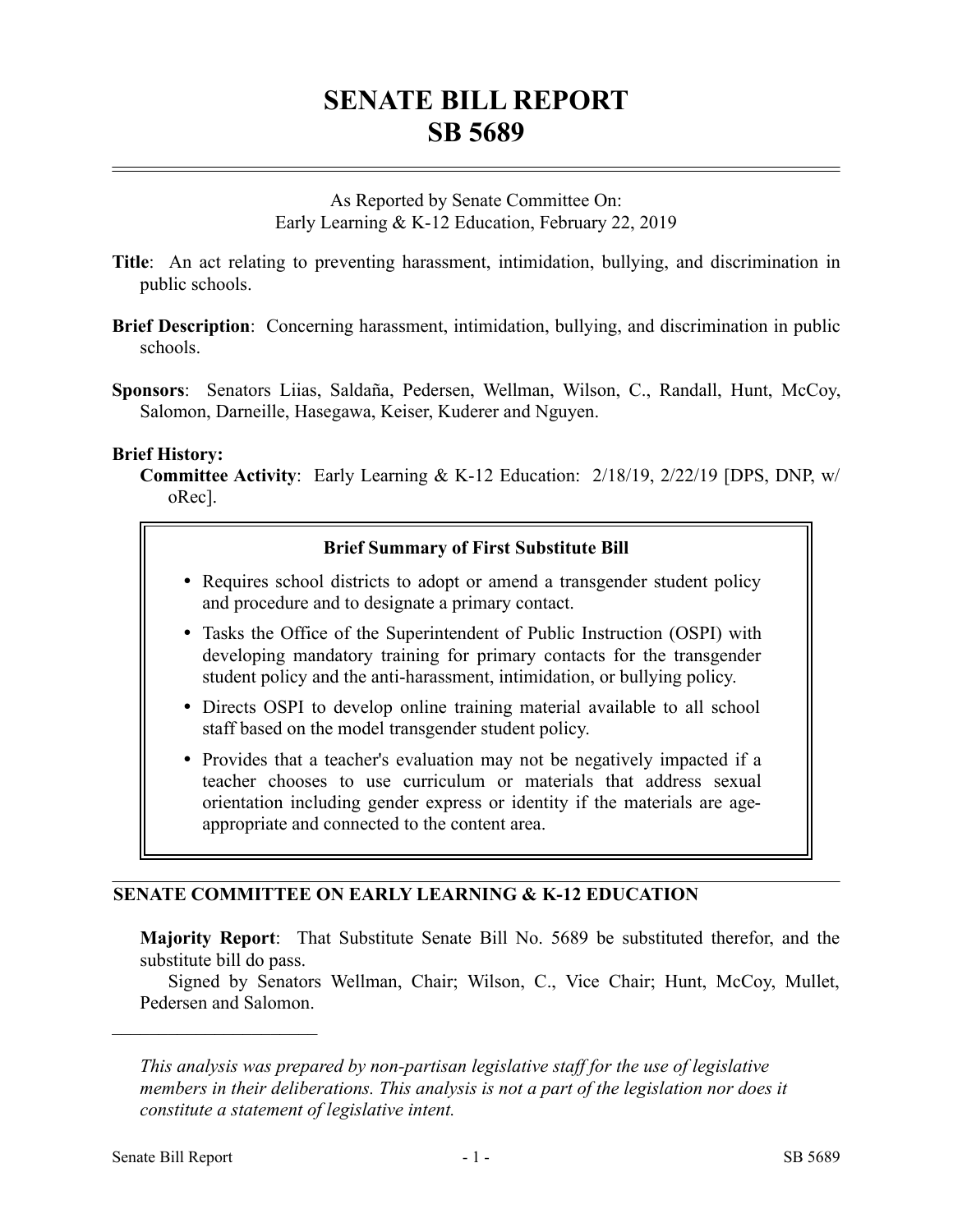**Minority Report**: Do not pass.

Signed by Senators Hawkins, Ranking Member; Padden.

**Minority Report**: That it be referred without recommendation. Signed by Senators Holy and Wagoner.

**Staff**: Ailey Kato (786-7434)

**Background**: Harassment, Intimidation, or Bullying Policy and Primary Contacts. Current law requires each school district to have adopted or amended a policy and procedures that prohibits harassment, intimidation, or bullying (HIB) policy and procedure. School districts must designate a primary contact regarding the policy with certain responsibilities.

Discrimination Prohibition. State law prohibits discrimination on the basis of sexual orientation including gender expression or identity in Washington public schools. State law directs OSPI to develop rules and guidelines to eliminate discrimination as it applies to public school employment, counseling and guidance services to students, recreational and athletic activities for students, access to course offerings, and in textbooks and instructional materials used by students. According to OSPI's guidance, harassment based on gender identity and gender expression is a form of discrimination prohibited in Washington public schools. A school district is responsible for addressing discriminatory harassment about which it knows or reasonably should have known.

Washington State School Directors' Association (WSSDA). This organization is comprised of all 1477 school board members from Washington's 295 public school districts. WSSDA provides materials and educational services to its members, including model policies and procedures. In 2014, WSSDA revised its model transgender student policy and procedure.

Healthy Youth Survey. This survey is a collaborative effort between OSPI, the Department of Health (DOH), and the Department of Social and Health Service (DSHS). It is conducted every two years. The survey measures health risk behaviors of youth in the state. These behaviors include alcohol, tobacco, and other drug use; behaviors that result in unintentional and intentional injuries, such as violence; dietary behaviors; physical activity; and related risk and protective factors.

Teacher Evaluations. Teachers are subject to a rating evaluation system referred to as the Teacher/Principal Evaluation Program. Teachers receive an annual evaluation that focuses on one of eight specified criteria. Every four years, the evaluation must be comprehensive and use all of the criteria.

**Summary of Bill (First Substitute):** Transgender Student Policy and Primary Contacts. By September 1, 2019, and periodically thereafter, WSSDA must collaborate with OSPI to develop and update a model transgender student policy and procedure. At a minimum, it must:

- incorporate OSPI's rules and guidelines to eliminate discrimination in public schools on the basis of gender identity and expression;
- address the unique challenges and needs faced by transgender students in public schools; and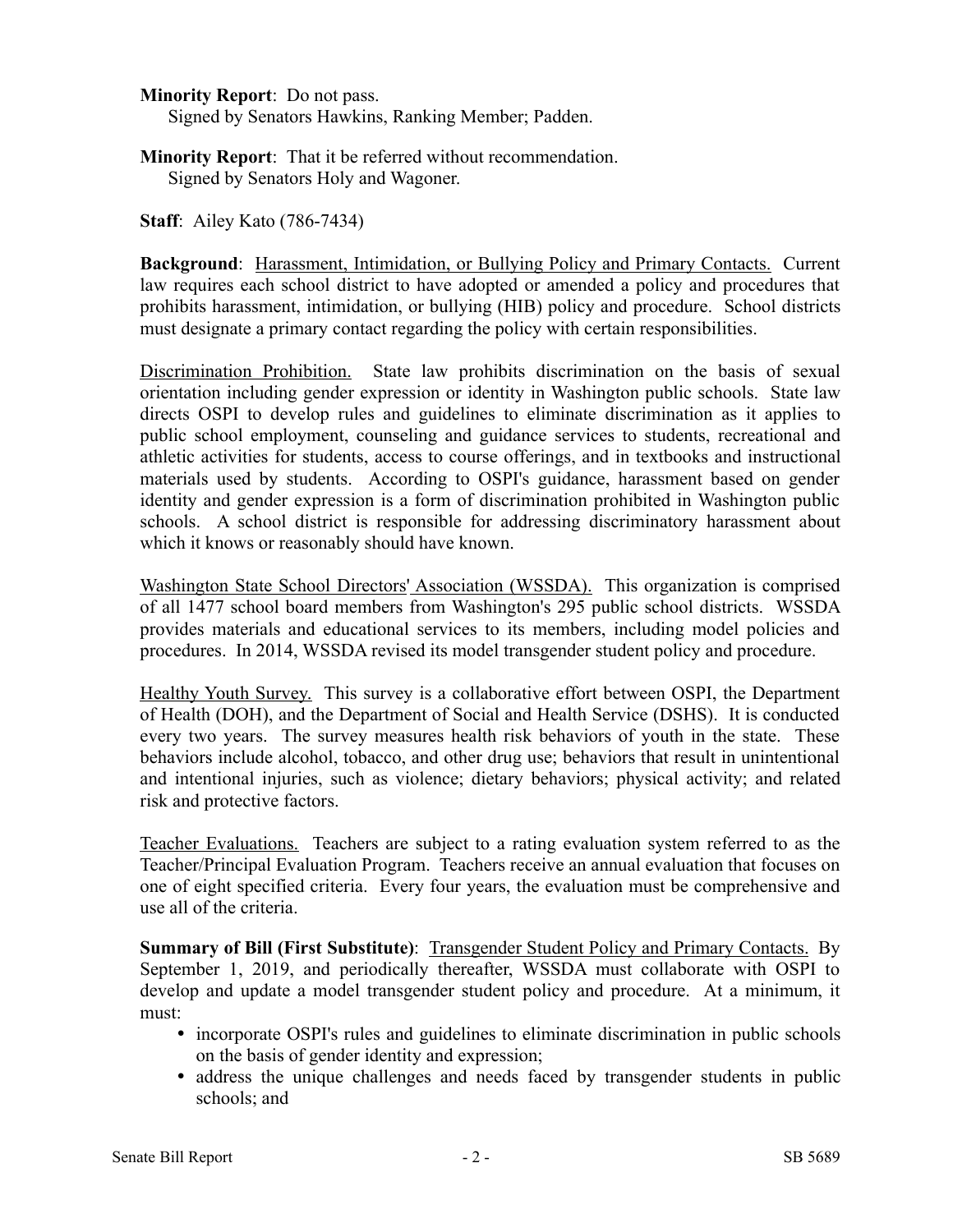describe the application of the model HIB policy and procedure to transgender students.

By January 31, 2020, school districts must adopt or amend, if necessary, a transgender student policy and procedure that, at a minimum, incorporates the model. School districts must share this policy with parents or guardians, students, volunteers, and school employees in accordance with rules adopted by OSPI.

School districts must designate one person in the district as the primary contact regarding the policy who must:

- ensure the implementation of the policy and procedure;
- receive copies of all formal and informal complaints;
- communicate with employees responsible for monitoring compliance; and
- serve as the primary contact between the school district, the Office of the Education Ombuds, and OSPI.

Harassment, Intimidation, or Bullying Policy and Primary Contacts. Current law regarding HIB policy, procedure, and primary contact is recodified and amended to mirror some of the requirements for transgender students.

Training for Primary Contacts. By December 31, 2020, OSPI must develop a statewide training class for primary contacts. The training class must be offered on an annual basis by educational service districts in collaboration with OSPI. The training class must be based on the model policies and include materials related to hazing. The primary contacts for the transgender student policy and anti-HIB policies must attend at least one training class when the training is available.

Training for School Staff. By December 31, 2020, OSPI must develop online training material available to all school staff based on the model transgender student policy and procedure and OSPI's rules and guidance, which must:

- describe the role of school district primary contacts for monitoring school district compliance; and
- include best practices for policy and procedure implementation and cultural change that are guided by school district experiences.

OSPI must annually notify school districts of the availability of the online training material.

Healthy Youth Survey. OSPI, in collaboration with DOH and DSHS, must review and align the questions in the Healthy Youth Survey with the model transgender student policy and procedure created by WSSDA.

Teacher Evaluations. A teacher's evaluation may not be negatively impacted if a teacher chooses to use curriculum or instructional materials that address subject matter related to sexual orientation including gender expression or identity so long as the subject matter is age-appropriate and connected to the teacher's content area.

## **EFFECT OF CHANGES MADE BY EARLY LEARNING & K-12 EDUCATION COMMITTEE (First Substitute)**: